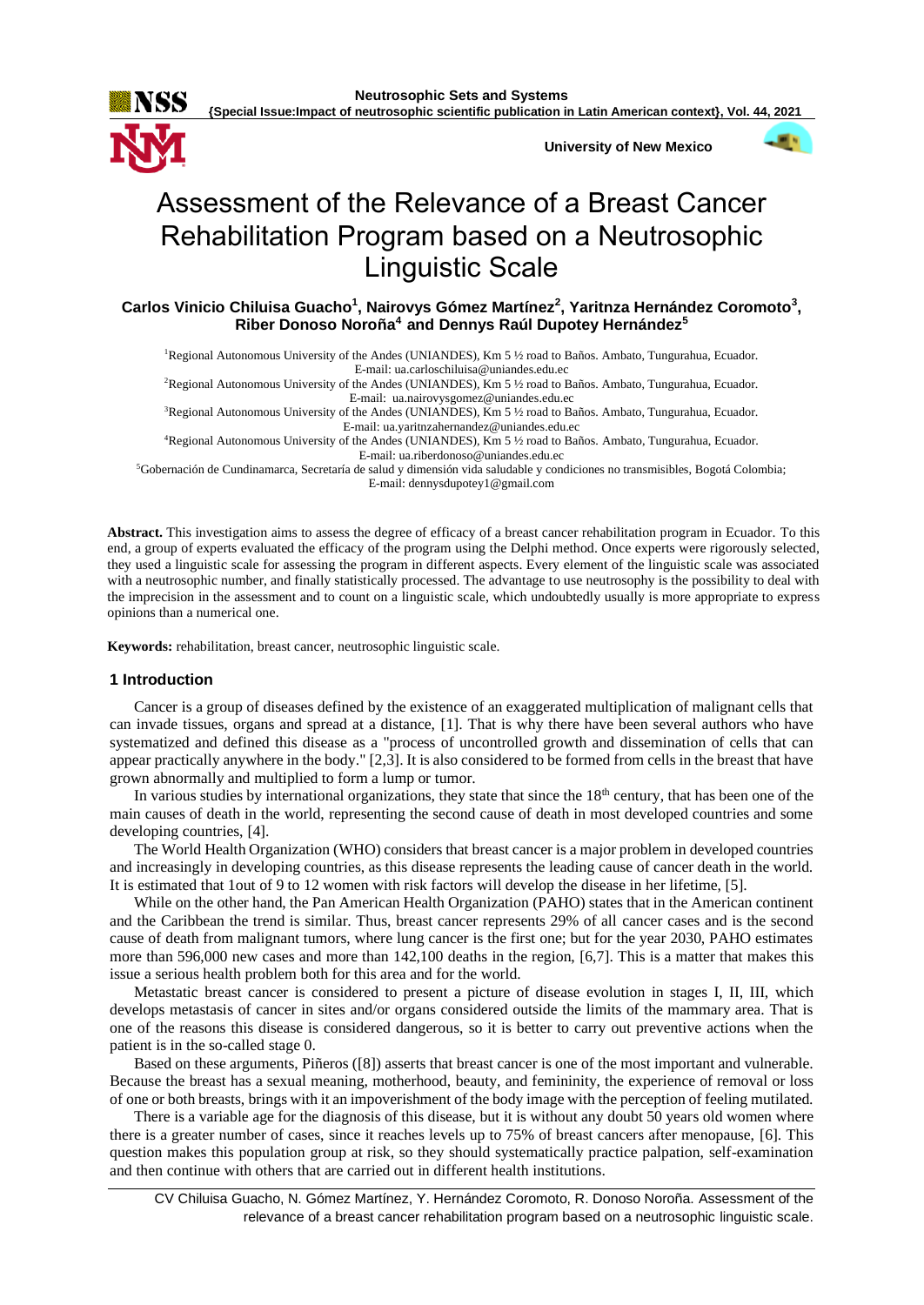Malignant disease of the breast begins as a simple, painless nodule of variable size, more frequently in the superior-external quadrant of the breast, which may or may not show signs of superficial fixation or muscle planes, and is accompanied by axillary lymphadenopathy, [1].

It is, therefore, necessary to carry out a systematic self-examination and before the presence of the symptoms that are reflected below, the patient should see a doctor as soon as possible:

- Shooting pain in some part of the breast that persists after menstruation,
- Changes in the color or appearance of the skin of the breast,
- Dimples or sagging of the skin or palpation of lumps that were not previously palpable,
- Fluid discharge from the nipple, noting the appearance (clear, milky, or bloody), [7].

The surgical technique for the treatment of breast cancer varies depending on the type of lesion and its extension. The choice of this will be determined by a previous procedure, called *sentinel lymph node biopsy* (SLNB), in which the sentinel lymph node is identified and made the decision whether to remove and examine it, that is, that lymph node at cancer cells are likely to spread. In this way, unnecessary dissection of unaffected lymph nodes is avoided, thus reducing the risk of lymphedema from 20% to 3.5-11%, [9-12].

The disease can develop due to genetic and hormonal factors (not modifiable) and lifestyle (modifiable), but among those with a greater contributory burden are hormonal and genetic factors, [6]. That is why post-operative rehabilitation is a viable alternative and that in most cases it manages to improve the quality of health of these patients.

That is why physical exercise and massage programs can prevent the presence of lymphedema. Aspects that have been systematized by various authors and have already been approved by the oncological college of several countries as part of the ongoing care of patients operated on for this pathology, [13-15].

Another rehabilitation alternative for breast cancer-operated patients is occupational therapy, [9,16]. This is aimed at enabling them to carry out activities of daily life. Therefore, it is necessary to imbricate both trends of rehabilitation in an inclusive program.

Based on the previous arguments, this research proposes an integrative rehabilitation program for breast cancer patients, which, before being applied in the different hospitals of the Republic of Ecuador, must be evaluated by a group of experts to know and improve it to obtain satisfactory results in its implementation.

Therefore, the objective of the present work is to identify the relevance of the rehabilitation program for patients operated for breast cancer, using the criterion method of experts and with emphasis on the neutrosophic linguistic scale. Each expert was evaluated for selecting the most qualified, latter Delphi method was applied to evaluation. Delphi method consists of the independent evaluation of experts during many rounds until the final evaluation converges. For evaluation, we provided a linguistic scale associated with neutrosophic numbers. So, this combination of linguistic terms and neutrosophic numbers allows us to deal with imprecision and also with accuracy when experts asses with linguistic terms.

## **2 Materials and Methods**

This section describes the main characteristics and procedures of the Delphi method and the fundamental bases that support the use of the neutrosophic linguistic scale.

# **2.1 Preliminaries in the Delphi method**

Delphi method belongs to the so-called subjective forecasting methods and is based on the use of the intuitive judgment of a group of experts who issue criteria on a certain problem, [17,18]. That is why it is very effective to know the degree of relevance of some scientific projection.

This method offers multiple advantages due to its confidentiality, since it allows the freedom of opinions of the experts, encourages creativity, improves and redesigns the proposals that are subject to evaluation. Decision alternatives are offered without encouraging conflict between the experts.

An important aspect to take into account in this method is to theoretically understand who are considered experts. That is why they are considered a group of people or organizations capable of offering, with a maximum of competence, conclusive assessments on a certain problem, make real forecasts on the effect, applicability, feasibility, and relevance that the proposed solution may have in practice and provide recommendations on what to do for its improvement, [17].

\_\_\_\_\_\_\_\_\_\_\_\_\_\_\_\_\_\_\_\_\_\_\_\_\_\_\_\_\_\_\_\_\_\_\_\_\_\_\_\_\_\_\_\_\_\_\_\_\_\_\_\_\_\_\_\_\_\_\_\_\_\_\_\_\_\_\_\_\_\_\_\_\_\_\_\_\_\_\_\_\_\_\_\_\_\_\_\_\_\_

This method is developed in the following stages: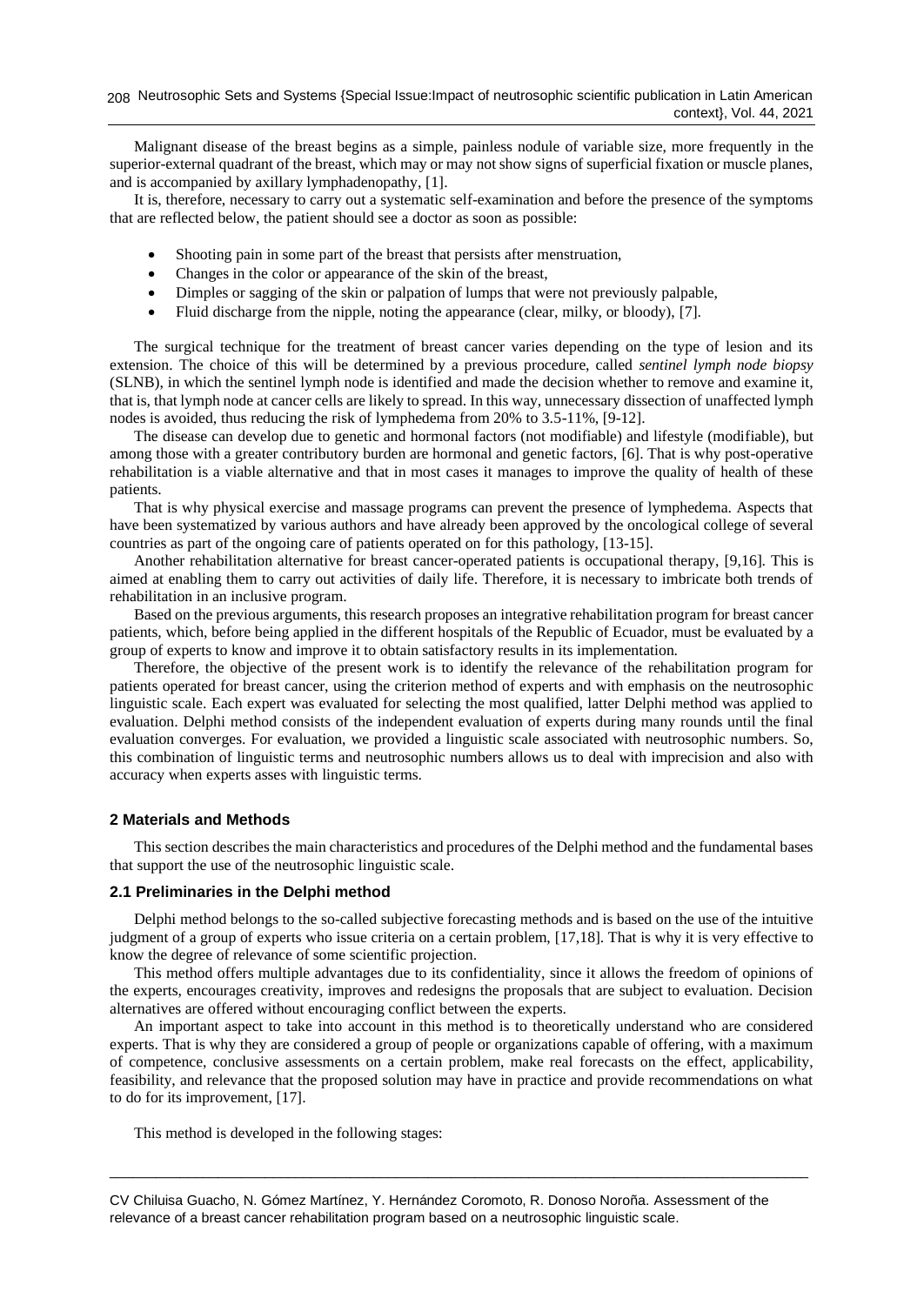Neutrosophic Sets and Systems {Special Issue:Impact of neutrosophic scientific publication in Latin American 209 context}, Vol. 44, 2021

- 1. Target identification,
- 2. Selection of experts,
- 3. Choice and application of the methodology,
- 4. Information processing.

The five values scale with positive Likert statements was used as an evaluative criterion.

- Very suitable (VS) five points,
- Fairly suitable (FS) four points,
- Suitable (S) three-point,
- Poorly suitable (PS) two points,
- Not suitable *(NS)* one point.

## **2.2 Neutrosophic evaluative scale**

#### **Definition 1**:

([19,20]) The *Neutrosophic set* N is characterized by three membership functions, which are the truthmembership function  $T_A$ , indeterminacy-membership function  $I_A$ , and falsity-membership function  $F_A$ , where U is the Universe of Discourse and  $\forall x \in U$ ,  $T_A(x)$ ,  $I_A(x)$ ,  $F_A(x) \subseteq ]\big]$   $[0, 1^+]$ , and  $\big[0, 0^+]$   $T_A(x) + \inf I_A(x) +$  $\inf F_A(x) \leq \sup T_A(x) + \sup I_A(x) + \sup F_A(x) \leq 3^+$ .

See that according to Definition 1,  $T_A(x)$ ,  $I_A(x)$ ,  $F_A(x)$  are real standard or non-standard subsets of  $]$  <sup>-</sup>0, 1<sup>+</sup> [ and hence,  $T_A(x)$ ,  $I_A(x)$ ,  $F_A(x)$  can be subintervals of [0, 1].

#### **Definition 2**:

([20-23]) The *Single-Valued Neutrosophic Set* (SVNS) N over U is  $A = \{ \leq x; T_A(x), I_A(x), F_A(x) > : x \in U \}$ , where  $T_A: U \to [0, 1]$ ,  $I_A: U \to [0, 1]$ , and  $F_A: U \to [0, 1]$ ,  $0 \le T_A(x) + I_A(x) + F_A(x) \le 3$ .

The *Single-Valued Neutrosophic number* (SVNN) is symbolized by N =  $(t, i, f)$ , such that  $0 \le t, i, f \le 1$  and  $0 \le t + i + f \le 3$ .

| Linguistic term      | SVN numbers        |
|----------------------|--------------------|
| Very suitable (VS)   | (1,0,0)            |
| Fairly adequate (FS) | (0.70, 0.25, 0.30) |
| Suitable (S)         | (0.50, 0.50, 0.50) |
| Poorly suitable (I)  | (0.30, 0.75, 0.70) |
| Not suitable (NS)    | (0,1,1)            |

**Table 1:** Linguistic terms of the scale

Let  $A = (T, I, F)$  be a single-valued neutrosophic number, a *scoring function* s:  $[0,1]^3 \rightarrow [0,1]$  related to a single-valued neutrosophic value, based on the degree of belonging to the truth, the degree of belonging to the indeterminacy, and the degree of belonging to falsehood is defined by ([24]):

$$
s(A) = \frac{2 + T - F - I}{3} \tag{1}
$$

The definition of the *precision index* is given in Equation 2.

$$
a(a) = T - F \tag{2}
$$

Where  $a: [0, 1]^3 \rightarrow [-1, 1].$ 

## **2.3 General characteristics of the rehabilitation program**

Each rehabilitation session was divided into three stages, namely, initial, main and final. The first one was intended to condition the muscles and joints for subsequent activity, while the main part included the following groups of exercises:

- Low-impact aerobic exercise,
- Muscle-strengthening exercises,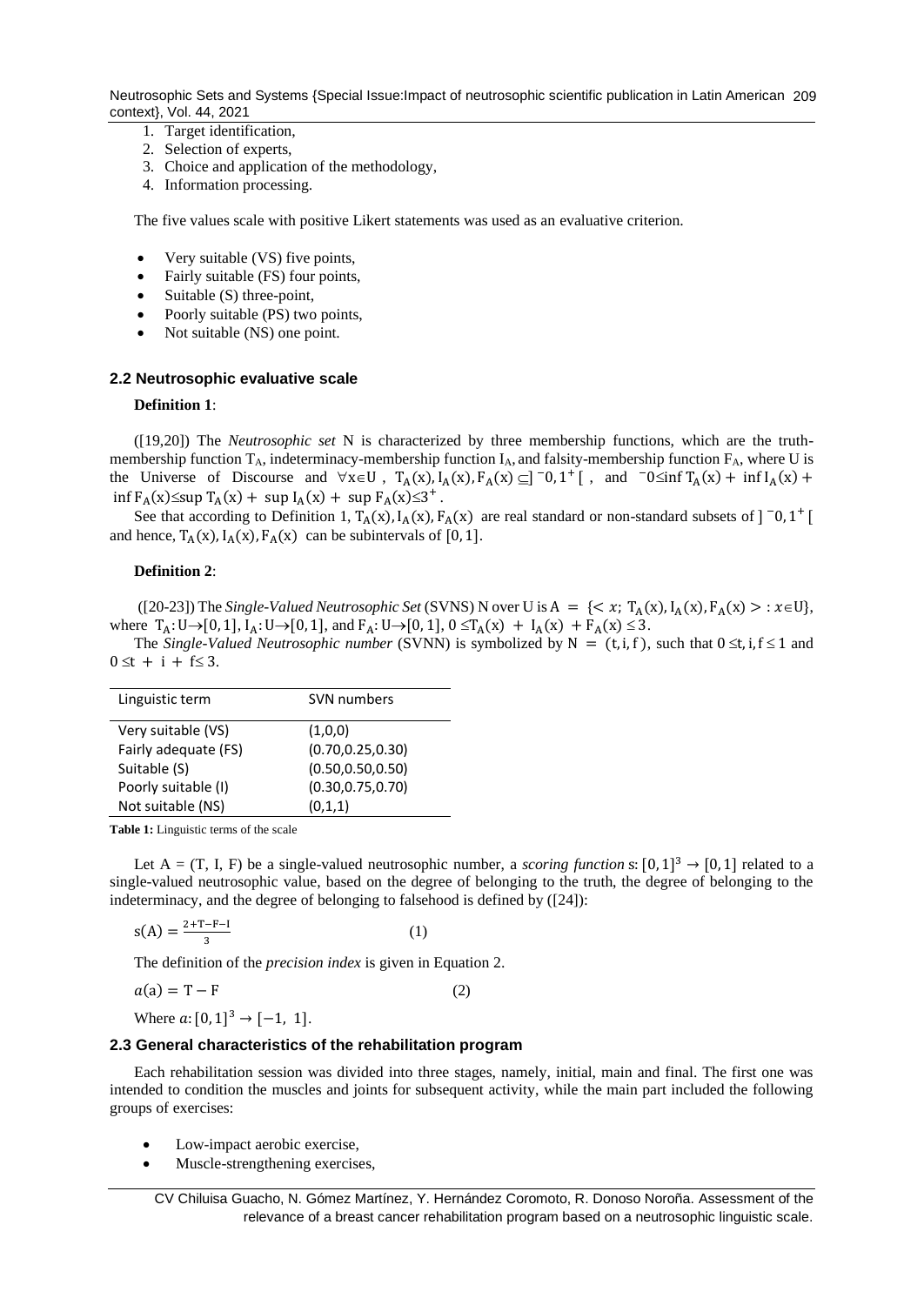- Joint mobility exercises,
- Fine motor exercises,
- Pulley exercises.

We worked with an intensity of very light (60% of heartbeats per minute) in the first 10 weeks, to light (70% of heartbeats per minute) in the remaining 13 weeks.

The calculation of the percentage of heartbeats per minute necessary to work was carried out according to the formula: maximum HR =  $(220 - age)0.6$  for 60% and maximum HR =  $(220 - age)0.7$  for 70%.

## **2.4 Statistical analyzes**

The statistical analyzes were performed with SPSS v. 20 (SPSS Inc, Chicago, IL, United States). The data relating to the descriptive statistics are presented through the distribution of frequencies, while Kendall's coefficient of agreement and the  $\chi^2$  contrast was used to determine the existence or not of significance in the community of interests of the experts, [25].

# **3 Results**

To develop this section, the stages described above for the application of this method are retaken ([17]).

1. Target identification

The objective is identified: to assess the theoretical-methodological coherence and the degree of applicability of a breast cancer rehabilitation program.

2. Selection of experts:

A survey was applied to the possible experts to measure their coefficient of competence (K), through their self-assessment. According to the categories of high (H), medium (M), and low (L), with respect to the sources of argument proposed in a standard table established for this purpose and the coefficient of competition was calculated using the formula  $K = (Kc + Ka)/2$ .

Where,

Kc: It is the coefficient of knowledge or information that the expert has about the problem, which is calculated based on the expert's assessment on a scale from 0 to 10 and multiplied by 0.1, so that:

The value zero (0) indicates a complete ignorance of the problem being evaluated.

The value ten (10) indicates full knowledge of the aforementioned problem. Among these borderline (extreme) evaluations, there are nine (9) intermediate ones.

Ka: It is the coefficient of argumentation or justification of the criteria of the experts, determined as the sum of the points obtained from the standard table to which reference has been made.

K: is the coefficient of competence of the experts and allows them to be classified according to what is agreed in:

- $0.8 \le K \le 1 \Rightarrow$  high competition,
- $0.5 \leq K \leq 0.8 \Rightarrow$  average competition,
- K  $< 0.5 \Rightarrow$  low competition.

The survey was sent to 26 possible experts, after calculating the coefficient of competence, 16 were included in the research since they were in the high and medium categories. In other words, all those with a low Ka were excluded. Table 2 shows experts' distribution:

| Academic level                        | %     |
|---------------------------------------|-------|
| Doctors (Ph.D)                        | 31.25 |
| Masters (MSc.)                        | 43.75 |
| <b>Rehabilitation Specialist (RS)</b> | 25    |

**Table2 2:** Expert characterization

# 3-Choice and application of the methodology

For the work of the experts in the evaluation of the proposed program described in the present investigation, the Delphi methodology is used. Thus, this allows the application of consultation rounds, to identify if there is a coincidence between the experts' criteria when evaluating a set of indicators, previously established and that are listed below:

\_\_\_\_\_\_\_\_\_\_\_\_\_\_\_\_\_\_\_\_\_\_\_\_\_\_\_\_\_\_\_\_\_\_\_\_\_\_\_\_\_\_\_\_\_\_\_\_\_\_\_\_\_\_\_\_\_\_\_\_\_\_\_\_\_\_\_\_\_\_\_\_\_\_\_\_\_\_\_\_\_\_\_\_\_\_\_\_\_\_

• Stages of the rehabilitation session,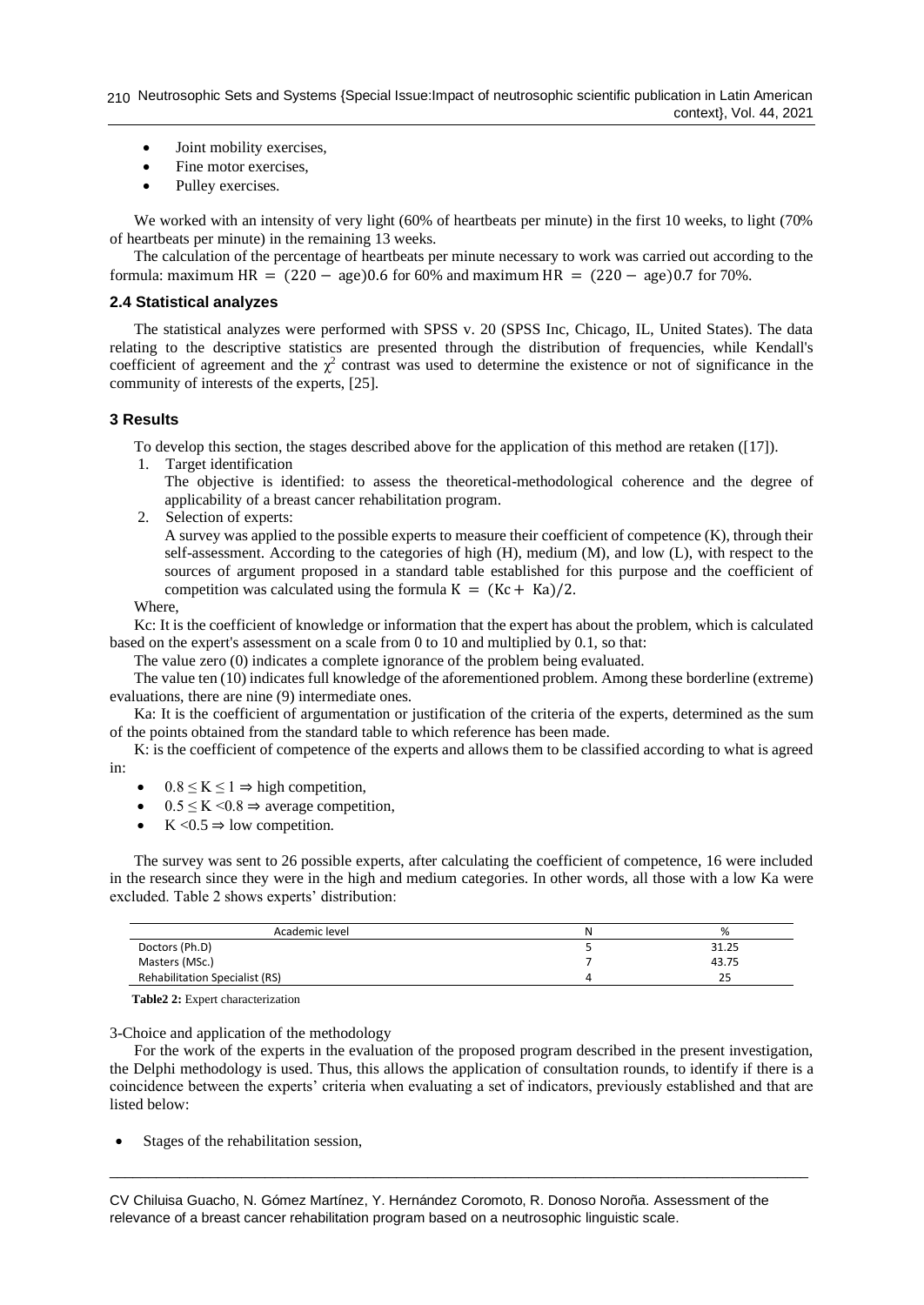Neutrosophic Sets and Systems {Special Issue:Impact of neutrosophic scientific publication in Latin American 211 context}, Vol. 44, 2021

- Selected exercises,
- Intensity of rehabilitation,
- Possibility of being applied in practice.

#### 4-Information processing

After tabulating the information offered by the experts, the results are shown in Table 3:

| Indicators to be evaluated by the experts | VS       | <b>FS</b> |         | PS | <b>NS</b> |
|-------------------------------------------|----------|-----------|---------|----|-----------|
| Stages of the rehab session               | 14       |           |         |    |           |
|                                           | (87.5%)  | (6.25%)   | (6.25%) |    |           |
| Selected exercises                        | 15       |           |         |    |           |
|                                           | (93.75%) | (6.25%)   |         |    |           |
| Rehabilitation intensity                  | 14       | 2         |         |    |           |
|                                           | (87.5%)  | (12.5%)   |         |    |           |
|                                           |          |           |         |    |           |
| Possibility of being applied in practice  | 15       |           |         |    |           |
|                                           | (93.75%) | (6.25%)   |         |    |           |
|                                           |          |           |         |    |           |

**Table 3.** Results of the tabulation of the criteria offered by the experts after evaluating the rehabilitation program.

When performing a descriptive analysis of these results, the following is noticed:

Referring to the indicator "stages of the rehabilitation session", most of the experts (14 or 87.5%) agreed that they were very adequate and that they were in correspondence with the majority of rehabilitation programs for both patients operated on breast cancer, like other diseases of the osteomyoarticular system. For its part, one expert, or 6.25%, assessed this indicator as quite adequate, while that same amount valued it as adequate. It is noteworthy that there were no negative criteria or evaluations.

In the selected "exercises indicator", most of the experts also agreed that this was very adequate. This was reflected in that 15 or 93.75% out of the total of the experts indicated this category. Only one (6.25%) considered the exercises contained in the presented rehabilitation program to be quite adequate, it is also worth noting that this indicator did not receive an evaluative category or unfavorable criteria.

In the "indicator intensity of rehabilitation", it is noteworthy that the majority of the experts in consultations consider that these are very adequate since 14 of them (87.5%) gave this evaluative category. While only two (12.5%) of the total classified it as quite adequate. Therefore, no unfavorable evaluative category was received.

The indicator possibility of "being applied in practice", an important group of experts considered that it has a very adequate evaluative category, results that were endorsed by 15 experts or 93.75% of the total. On the other hand, only one (6.25%) considered that it is quite adequate. These results are very favorable and important because they come from a group of professionals with high and medium knowledge of this subject.

After the consultation was completed, some modifications to the program were relocated under the criteria issued by the experts, among which the following stand out:

• Make a description of the exercises to be used in the initial part of the rehabilitation session,

- Include pulley exercises,
- Describe how to perform the intensity calculation.

Finally, to determine the validity of the experts' criteria, the Kendall coefficient of concordance was used to determine the existence or not of significance in the experts' community of interests.

To do this, it begins with the formulation of the statistical hypothesis:

Nullity hypothesis  $(H_0)$ : there is no community of preference among the experts.

Alternative hypothesis  $(H_1)$ : there is a community of preferences among the experts.

Prefixing as significance level  $\alpha = 0.05$ .

| Kendall's coefficient of agreement | Alpha value | N-1 GL | S <sub>2</sub> / CHI | S2 / CHI (Calculated) |
|------------------------------------|-------------|--------|----------------------|-----------------------|
|                                    |             |        | (Boards)             |                       |
| 0.84                               | 0.05        |        | 14.067               | 88.511                |

**Table 4.** Inferential statistics results

As observed in the table presented above, Kendall's coefficient of agreement reaches a value of 0.84, so it can be considered the existence of a high agreement between the expert evaluations, this is corroborated with the  $\chi^2$ contrast in which 14.067 was less than its calculated value  $(88.511)$ , so the null hypothesis  $(H<sub>0</sub>)$  is rejected and the alternative hypothesis  $(H_1)$  is accepted.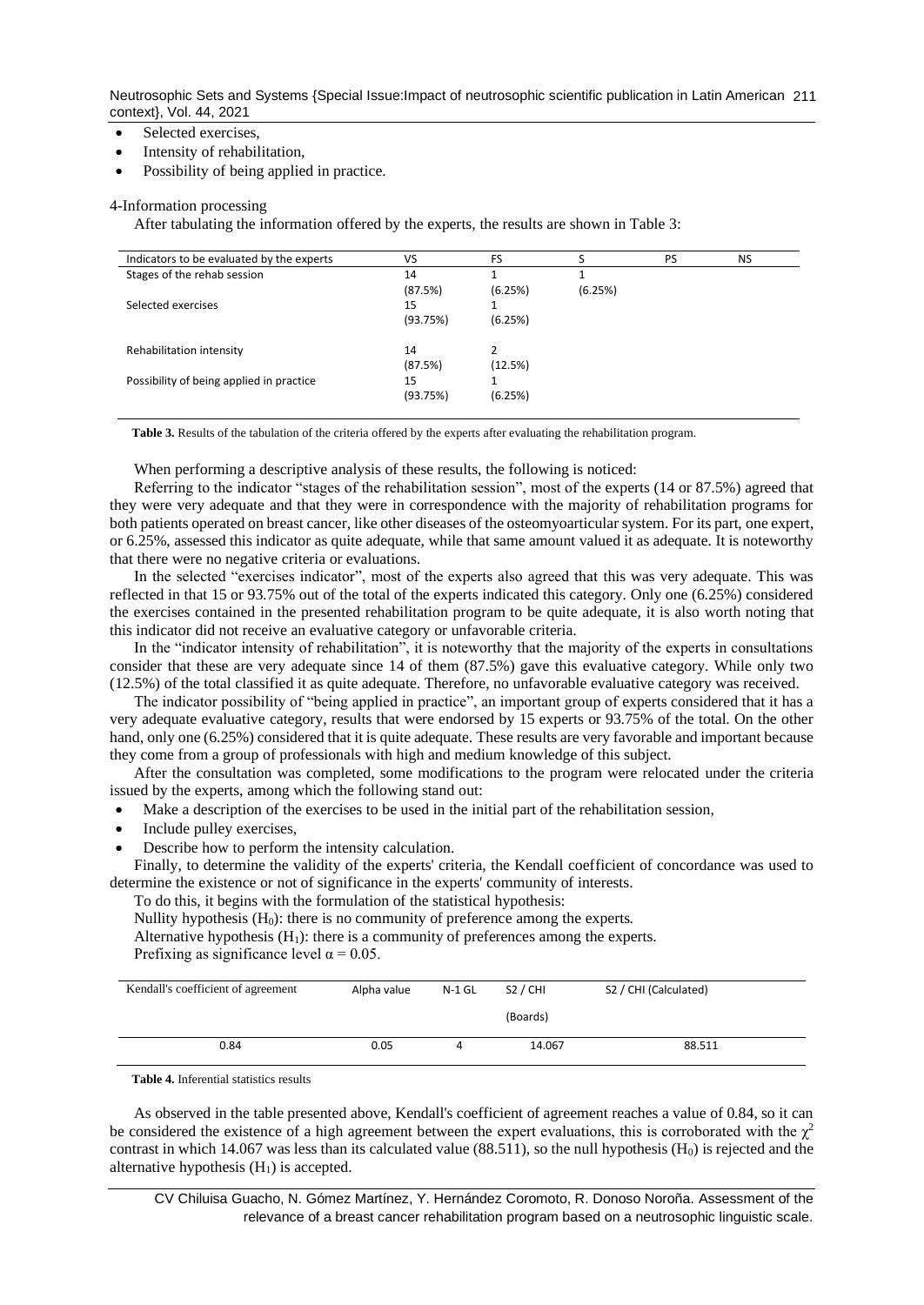From the linguistic assessment, a numerical final result is given as follows:

- Every assessment is converted from a linguistic term into its associated neutrosophic number, according to Table 1.
- Secondly, every neutrosophic number is converted into a crisp value using Equation 1 of the scoring function.
- The arithmetic mean of the results is calculated.
- If the moderator of the Delphi method wants to output a linguistic term, the numerical results obtained above are compared with the scoring function of every neutrosophic number in Table 1, and the linguistic term associated with the closest one to the obtained value is assigned.

Then, applying the precedent procedure, we obtained:

- Stages of the rehabilitation session: 0.95104 or "Approximately Very suitable".
- Selected exercises: 0.98229 or "Approximately Very suitable".
- Rehabilitation intensity: 0.96458 or "Approximately Very suitable".
- Possibility of being applied in practice: 0.98229 or "Approximately Very suitable".

So, the collected criteria were favorable, they express that the program proposed in this research is correctly designed; which guarantees the adequate practical application to achieve the rehabilitation of breast cancer operated patients. Issue by which it can be stated that it contributes to the enrichment of the proposal to achieve more effective practical application and thus improve the quality of life of the patients.

# **Conclusion**

In this paper, we presented the analysis of the theoretical and methodological references on the assessment of the relevance of a breast cancer rehabilitation program. The use of the neutrosophic linguistic scale shows the existence of different bibliographic sources on the subject, however, programs that integrate various types of treatment for these patients are required. The assessment based on linguistic terms and neutrosophic numbers allows containing the accuracy to evaluate with linguistic values and also the imprecision with neutrosophic numbers.

The interpretation of the results derived from the criteria of the experts consulted makes it evident that there are positive criteria, aspects that were ratified with Kendall's coefficient of agreement, which was less than 0.005, therefore that ratified the existence of an agreement between them.

#### **References**

- [1] Yumar-Carralero, A.C., Ramírez-Guerra, D.M. and Pérez-Iribar, G. (2020) Breast cancer: pathophysiological bases and benefits of physical and occupational rehabilitation. Acción, 16, 1-11.
- [2] Moreno, P.M. (2017) Degree thesis: Bibliographic review on the benefits of home interventions in oncology users from Occupational Therapy. Miguel Hernández University, Faculty of Medicine, Ecuador.
- [3] Álvarez, S. (2001) Topics of Comprehensive General Medicine, Medical Sciences Editorial, Havana.
- [4] American-Society-of-Clinical-Oncology (2019) Breast cancer Netherlands, Cancer.net Editorial Board.
- [5] Durruthy, L.S., Toirac, R.R., Rubio-Hernández, M.C., Fitz, A.T., Camejo, Y.C. and Madruga, T.G. (2017) Risk Factors Associated with Breast Cancer. Journal Archive of the University Hospital "Calixto García", Available in[:http://www.revcalixto.sld.cu/index.php/ahcgelectronica.](http://www.revcalixto.sld.cu/index.php/ahcgelectronica) 5, 13-19.
- [6] National-Institute-of-Statistics-and-Geography (2015) Statistics about the world day of the fight against breast cancer, Sec. Press Releases.
- [7] Osorio-Bazar, N., Bello-Hernández, C. and Vega-Bazar, L. (2020) Risk factors associated with breast cancer. Cuban Journal of Comprehensive General Medicine, 36, 11-47.
- [8] Piñeros, M. (2008) Guidelines for Exercise Testing and Prescription, Sixth edition Williams & Wilkins, Baltimore.
- [9] Lillo, S.G. and Imperatore-Blanche, E. (2010) Development of Occupational Therapy in Latin America. Chilean Journal of Occupational Therapy, 2010, 123-135.
- [10] Worthingham, D. (2003) Muscle balance techniques, Editorial Grafos, S.A., Madrid Spain.
- [11] De-Vita, V.T., Hellman, S. and Rosenberg, S. (2001) Cancer: principles and practice of oncology, Lip-pincott, Philadelphia.
- [12] Hagelin, K. (2006) Breast Cancer. Available in: [http://www.nature.com.](http://www.nature.com/)
- [13] Macías, A.R. (2009) Doctoral Thesis: Physical exercise program for the rehabilitation of mastectomized patients. University of Physical Culture and Sports Sciences, Havana.
- [14] Morrison, R., Olivares, D. and Vidal, D. (2011) Human Occupation and the Social Paradigm of Occupation. Some reflections and pro-posals on current epistemologies in Occupational Therapy. Chilean Journal of Occupational Therapy, 11, 102-119.
- [15] Ramírez, K., Acevedo, F., Herrera, M.E., Ibáñez, C. and Sánchez, C. (2017) Physical activity and breast cancer: a targeted treatment. Medical Journal of Chile, 145, 75-84.

\_\_\_\_\_\_\_\_\_\_\_\_\_\_\_\_\_\_\_\_\_\_\_\_\_\_\_\_\_\_\_\_\_\_\_\_\_\_\_\_\_\_\_\_\_\_\_\_\_\_\_\_\_\_\_\_\_\_\_\_\_\_\_\_\_\_\_\_\_\_\_\_\_\_\_\_\_\_\_\_\_\_\_\_\_\_\_\_\_\_